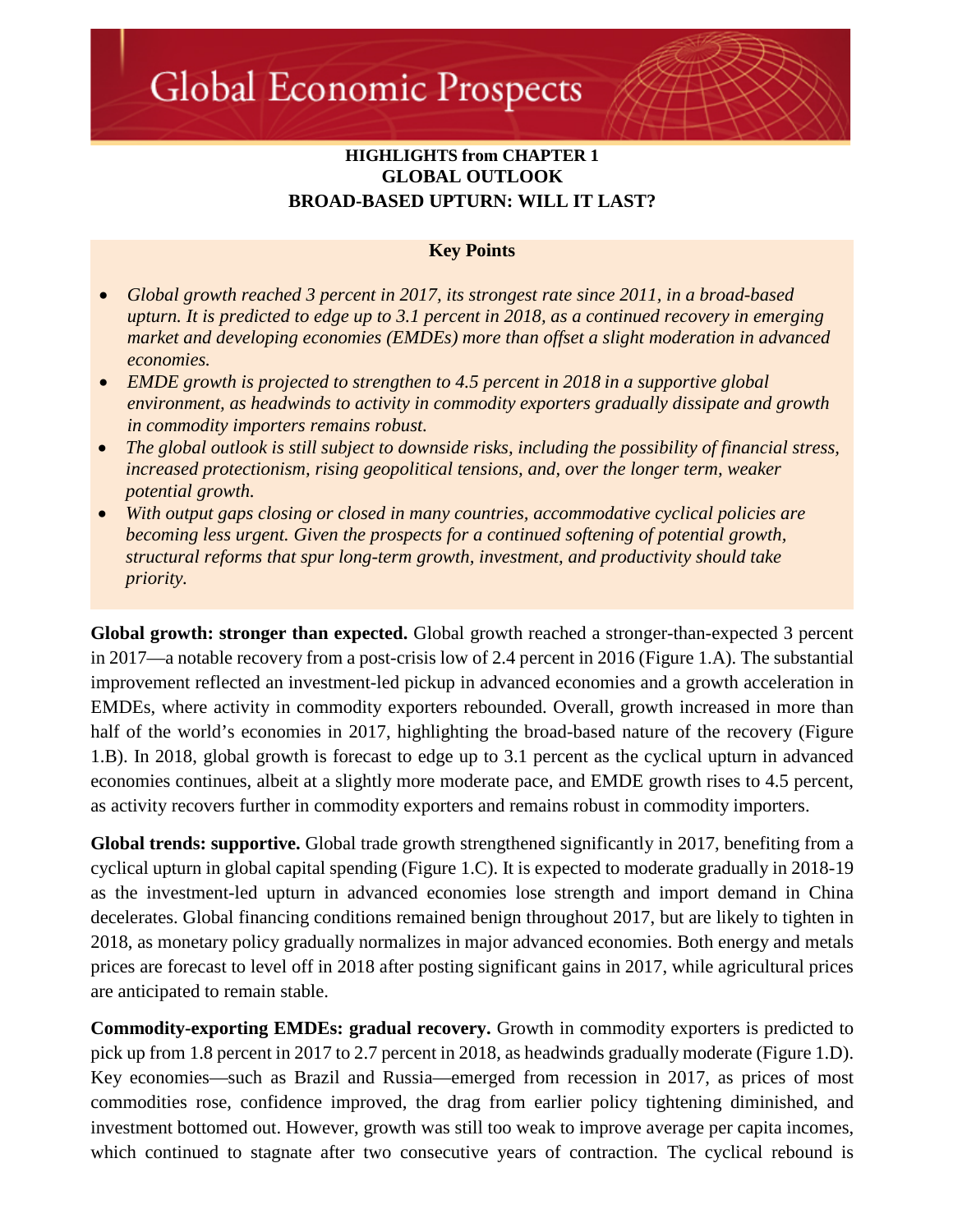expected to continue in 2018, with prospects of a further strengthening in domestic demand and sustained export growth. Accordingly, sizable negative output gaps are expected to narrow.

**Commodity-importing EMDEs: robust growth.** Growth in commodity importers is projected to remain robust in 2018, at 5.7 percent. Solid export growth is expected to offset the impact of diminishing policy support as inflation increases amid rising commodity prices. A continued slowdown in China is expected to be partially counterbalanced by a pickup in other commodity importers.

**Low-income countries: rebounding.** Growth in low-income countries (LICs) is projected to rise to 5.4 percent in 2018, as commodity prices firm. Non-resource intensive LICs in Sub-Saharan Africa are expected to continue to expand at a solid pace, supported by infrastructure investment and exports. However, growth is projected to moderate in countries adjusting to high public debt, large external imbalances, and rising fiscal deficits. Activity in non-resource-intensive LICs in South Asia is expected to expand at a modest pace, as the security situation continues to weigh on investment.

**Risks to the forecast: more balanced but still on the downside.** Risks to the global outlook are becoming more balanced, mainly due to the possibility of stronger-than-expected growth in the largest advanced economies and EMDEs. However, downside risks continue predominate. A sudden increase in borrowing costs, triggered by a reassessment of the pace of advanced-economy monetary policy normalization or rising concerns about elevated asset valuations, could lead to financial stress and disrupt capital flows to EMDEs (Figure 1.E). Escalating trade restrictions could derail the recovery in trade and undo gains from past liberalization efforts. Over the longer term, a more pronounced slowdown in potential output growth in both advanced economies and EMDEs would make the global economy more vulnerable to shocks and worsen prospects for improved living standards.

**Policy priorities for <b>EMDEs:** lift potential growth. In 2018, negative output gaps should approach zero among EMDEs, helped by the recent recovery in commodity exporters and advanced economies. Closing gaps in major advanced economies would allow for a normalization of monetary policy after a decade of exceptional easing. With the anticipated further withdrawal of monetary stimulus by advanced economies, EMDE policymakers need to remain alert to the potential for adverse spillovers and pursue policies to lift long-term growth. Policy options include improvements in education and health systems; high-quality investment; and labor market, governance, and business climate reforms (Figure 1.F). These efforts are critical to boost long-term growth prospects and alleviate poverty.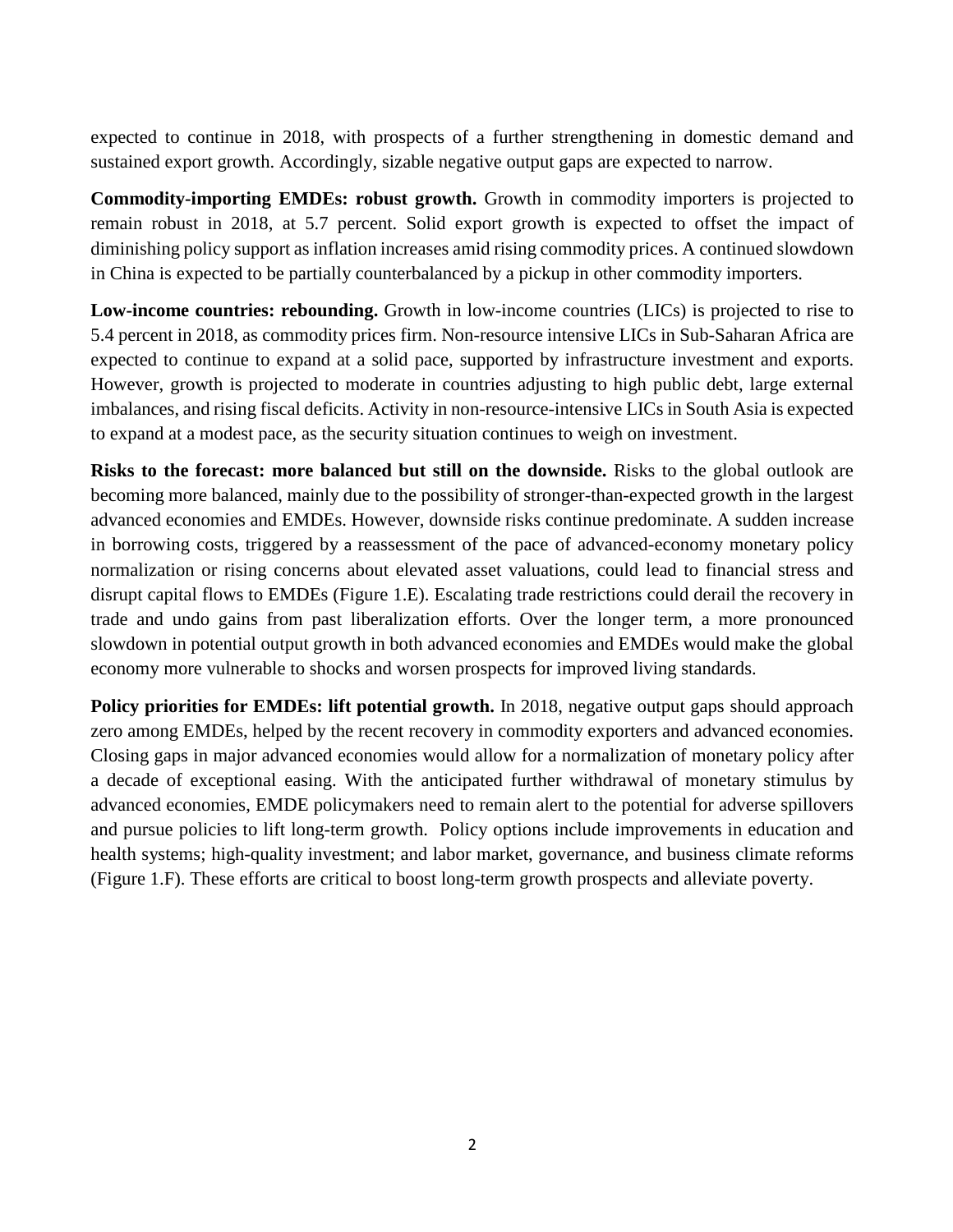## *Figure 1: Global Prospects*

*Global growth accelerated in 2017, supported by a broad-based recovery encompassing more than half of the world's economies, and is expected to edge up in 2018. Global trade regained significant momentum, supported by a cyclical upturn in capital spending. As headwinds ease for commodity exporters, growth in income per capita is expected to gradually resume, but at a slow pace. Risks to the outlook have become more balanced, but remain tilted to the downside. In particular, asset valuations are elevated and interest rates are still at historically low, raising the prospect of sudden market adjustments. Structural reforms will be essential to stem a further decline in potential growth in EMDEs.* 



### **C. Global goods trade growth D. EMDE growth**



# **E. U.S. equity prices and long-term interest rates**



Sources: CPB Netherlands Bureau for Economic Policy Analysis, World Bank, Yale University.

A.B.D.F. Shaded areas indicate forecasts.

A.B.D. Aggregate growth rates calculated using constant 2010 U.S. dollar GDP weights.

B. Increasing / decreasing growth are changes of at least 0.1 percentage point from the previous year. Countries with a slower pace of contraction from one year to the next are included in the increasing growth category. Sample includes 36 advanced economies and 146 EMDEs.

C. Last observation is October 2017.

E. Price-to-earnings ratio is the cyclically-adjusted ratio. Long-term interest rates are nominal 10-year Treasury constant maturity rates. Last observation is December 2017. Data for December 2017 are estimates.

F. GDP-weighted averages of production function-based potential growth under different policy scenarios as described in Chapter 3.

# **A. Growth B. Share of countries with increasing/**

# **decreasing growth**





## **F. EMDE potential growth under reform**

### **scenarios**